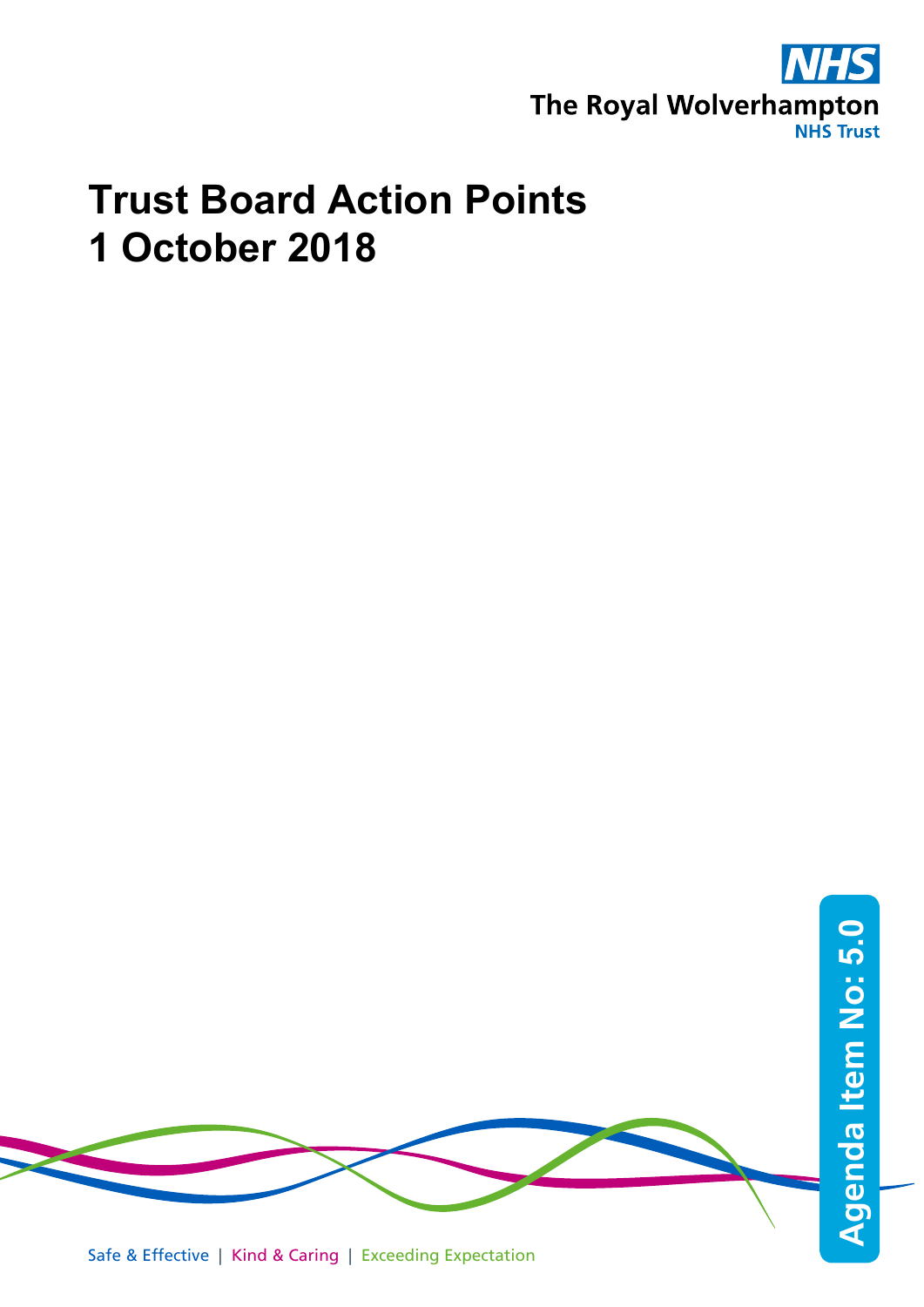## The Royal Wolverhampton NHS Trust



| <b>Trust Board Report</b>                           |                                                                                                   |  |  |  |  |
|-----------------------------------------------------|---------------------------------------------------------------------------------------------------|--|--|--|--|
| <b>Meeting Date:</b>                                | 1 October 2018                                                                                    |  |  |  |  |
| Title:                                              | <b>Board Action Points</b>                                                                        |  |  |  |  |
| <b>Executive Summary:</b>                           | This report lists the outstanding actions from previous Board meetings,                           |  |  |  |  |
|                                                     | and timescales for completion.                                                                    |  |  |  |  |
| <b>Action Requested:</b>                            | To note the actions taken, or still outstanding.                                                  |  |  |  |  |
| <b>Report of:</b>                                   | <b>Chief Executive</b>                                                                            |  |  |  |  |
| Author:                                             | <b>Keith Wilshere</b>                                                                             |  |  |  |  |
| <b>Contact Details:</b>                             | keith.wilshere1@nhs.net<br>Tel 01902 694294                                                       |  |  |  |  |
| <b>Links to Trust</b>                               | N/A                                                                                               |  |  |  |  |
| <b>Strategic Objectives</b>                         |                                                                                                   |  |  |  |  |
| <b>Resource</b>                                     | Revenue: None<br>Capital: None                                                                    |  |  |  |  |
| Implications:                                       | Workforce: None                                                                                   |  |  |  |  |
|                                                     | Funding Source: None                                                                              |  |  |  |  |
| <b>Risks: BAF/TRR</b><br>(describe risk and current | None identified                                                                                   |  |  |  |  |
| risk score)                                         |                                                                                                   |  |  |  |  |
| <b>Public or Private:</b>                           | Public                                                                                            |  |  |  |  |
| (with reasons if private)                           |                                                                                                   |  |  |  |  |
| <b>References:</b>                                  | Minutes of previous Board meetings                                                                |  |  |  |  |
| (eg from/to other committees)                       |                                                                                                   |  |  |  |  |
| Appendices/                                         | None                                                                                              |  |  |  |  |
| References/                                         |                                                                                                   |  |  |  |  |
| <b>Background Reading</b>                           |                                                                                                   |  |  |  |  |
| <b>NHS Constitution:</b><br>(How it impacts on any  | In determining this matter, the Board should have regard to the Core                              |  |  |  |  |
| decision-making)                                    | principles contained in the Constitution of:<br>Equality of treatment and access to services<br>4 |  |  |  |  |
|                                                     | 4<br>High standards of excellence and professionalism                                             |  |  |  |  |
|                                                     | 4<br>Service user preferences                                                                     |  |  |  |  |
|                                                     | Cross community working<br><b>Best Value</b>                                                      |  |  |  |  |
|                                                     | Accountability through local influence and scrutiny                                               |  |  |  |  |